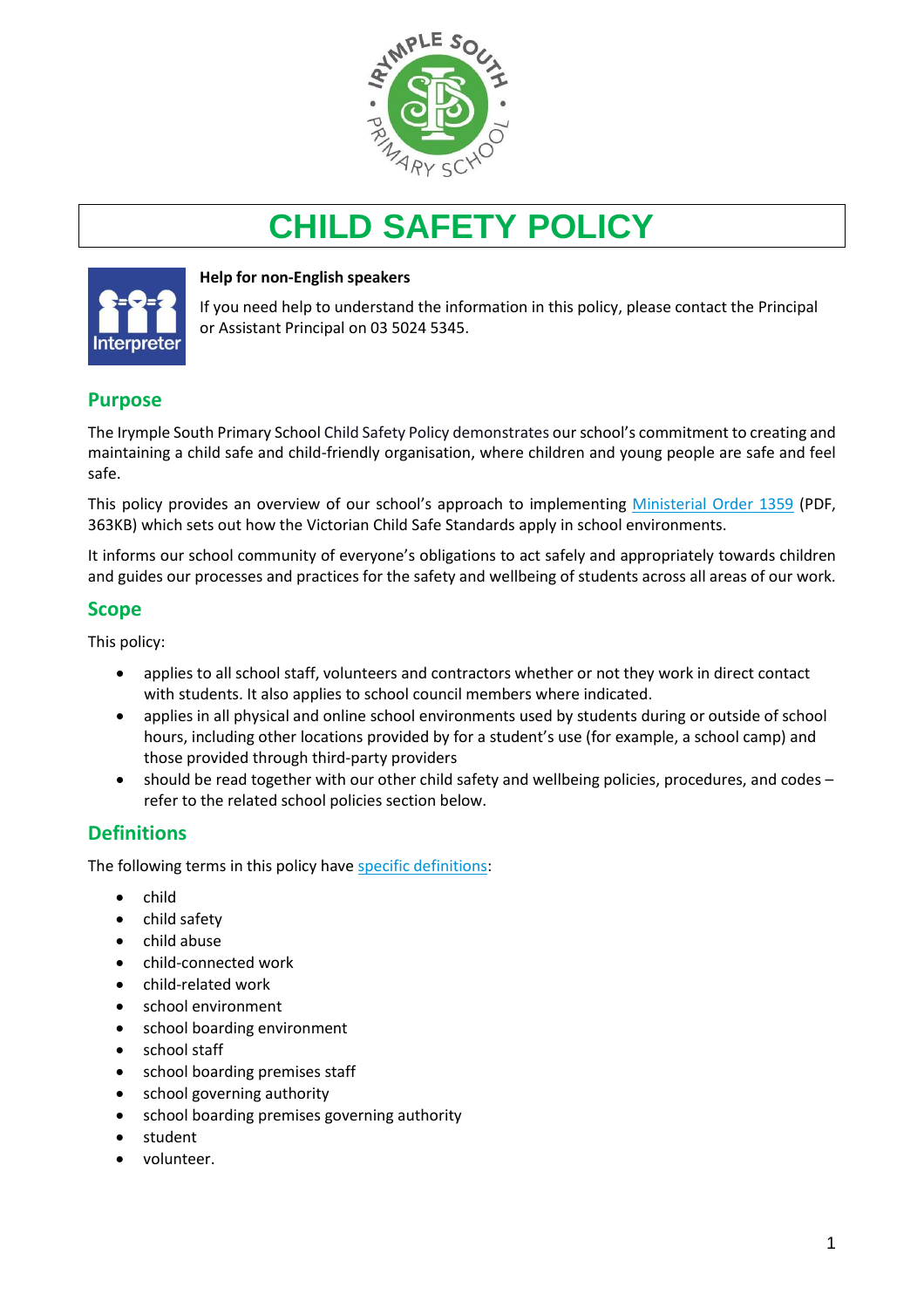### **Statement of commitment to child safety**

Irymple South Primary School is a child safe organisation which welcomes all children, young people and their families.

We are committed to providing environments where our students are safe and feel safe, where their participation is valued, their views respected, and their voices are heard about decisions that affect their lives. Our child safe policies, strategies and practices are inclusive of the needs of all children and students.

We have no tolerance for child abuse and take proactive steps to identify and manage any risks of harm to students in our school environments.

We promote positive relationships between students and adults and between students and their peers. These relationships are based on trust and respect.

We take proactive steps to identify and manage any risk of harm to students in our school environment. When child safety concerns are raised or identified, we treat these seriously and respond promptly and thoroughly.

Particular attention is given to the child safety needs of Aboriginal students, those from culturally and linguistically diverse backgrounds, international students, students with disabilities, those unable to live at home, children and young people who identify as lesbian, gay, bisexual, trans and gender diverse, intersex and queer (LGBTIQ+) and other students experiencing risk or vulnerability. Inappropriate or harmful behaviour targeting students based on these or other characteristics, such as racism or homophobia, are not tolerated at our school, and any instances identified will be addressed with appropriate consequences. Child safety is a shared responsibility. Every person involved in our school has an important role in promoting

child safety and wellbeing and promptly raising any issues or concerns about a child's safety. We are committed to regularly reviewing our child safe practices, and seeking input from our students,

families, staff, and volunteers to inform our ongoing strategies.

#### **Roles and responsibilities**

#### **School leadership team**

Our school leadership team is responsible for ensuring that a strong child safe culture is created and maintained, and that policies and practices are effectively developed and implemented in accordance with Ministerial Order 1359.

The leadership team will:

- ensure effective child safety and wellbeing governance, policies, procedures, codes and practices are in place and followed
- model a child safe culture that facilitates the active participation of students, families and staff in promoting and improving child safety, cultural safety and wellbeing
- enable inclusive practices where the diverse needs of all students are considered
- reinforce high standards of respectful behaviour between students and adults, and between students
- promote regular open discussion on child safety issues within the school community including at leadership team meetings, staff meetings and school council meetings
- facilitate regular professional learning for staff and volunteers (where appropriate) to build deeper understandings of child safety, cultural safety, student wellbeing and prevention of responding to abuse
- create an environment where child safety complaints and concerns are readily raised, and no one is discouraged from reporting an allegation of child abuse to relevant authorities.

#### **School staff and volunteers**

All staff and volunteers will: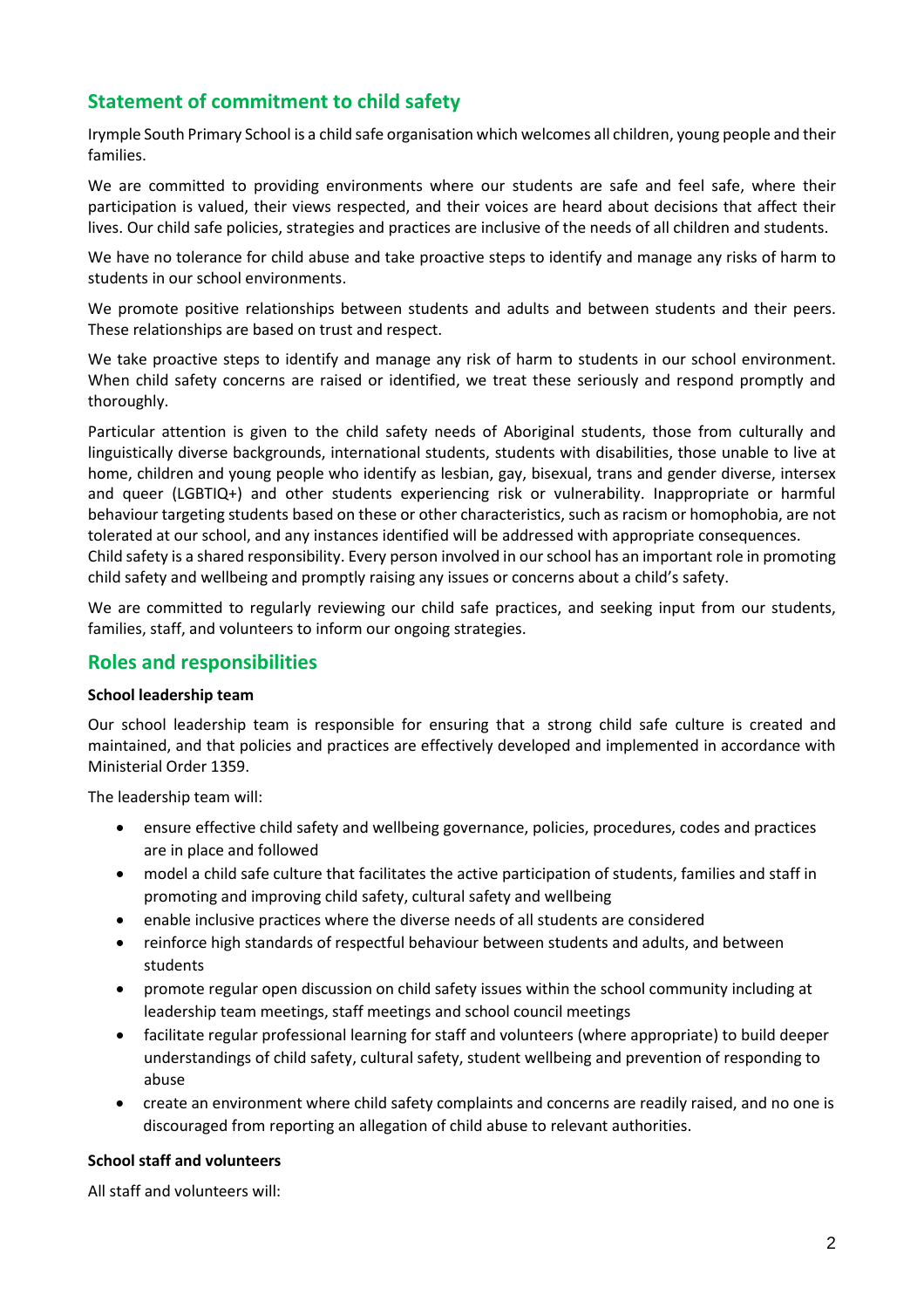- participate in child safety and wellbeing induction and training provided by the school or the Department of Education and Training, and always follow the school's child safety and wellbeing policies and procedures
- act in accordance with our Child Safety Code of Conduct <https://www.irymplesouthps.vic.edu.au/about-us/policies/>
- identify and raise concerns about child safety issues in accordance with our Child Safety Responding and Reporting Obligations Policy and Procedures <https://www.irymplesouthps.vic.edu.au/about-us/policies/> , including following th[e Four Critical](https://www.education.vic.gov.au/school/teachers/health/childprotection/Pages/report.aspx)  [Actions for Schools](https://www.education.vic.gov.au/school/teachers/health/childprotection/Pages/report.aspx)
- ensure students' views are taken seriously and their voices are heard about decisions that affect their lives
- implement inclusive practices that respond to the diverse needs of students.

#### **School council**

In performing the functions and powers given to them under the *Education and Training Reform Act 2006*, school council members will:

- champion and promote a child safe culture with the broader school community
- ensure that child safety is a regular agenda item at school council meetings
- undertake annual training on child safety, NOTE: school councils can use the Child Safe Standards School Council Training slide presentation available on [PROTECT.](http://www.vic.gov.au/protect)
- approve updates to, and act in accordance with the Child Safety Code of Conduct to the extent that it applies to school council employees and members
- when hiring school council employees, ensure that selection, supervision, and management practices are child safe. "At our school, school council employment duties are delegated to the principal who is bound by this policy".

#### **Specific staff child safety responsibilities**

Irymple South Primary School has nominated the Assistant Principal and Wellbeing Team to support the Principal to implement our child safety policies and practices, including staff and volunteer training.

The responsibilities of the Assistant Principal and the Wellbeing Team members are outlined at [Guidance for](https://www.vic.gov.au/guidance-child-safety-champions)  [child safety champions.](https://www.vic.gov.au/guidance-child-safety-champions)

Our Principal, Assistant Principal and Wellbeing Team are the first point of contact for child safety concerns or queries and for coordinating responses to child safety incidents.

- The Assistant Principal is responsible for monitoring the school's compliance with the Child Safety Policy. Anyone in our school community should approach the Assistant Principal if they have any concerns about the school's compliance with the Child Safety Policy.
- The Assistant Principal is responsible for informing the school community about this policy, and making it publicly available
- Other specific roles and responsibilities are named in other child safety policies and procedures, including the Child Safety Code of Conduct, Child Safety Responding and Reporting Obligations (including Mandatory Reporting) Policy and Procedures, and Child Safety Risk Register.

Our school has a Wellbeing Team and a Student Voice Team that focuses on wellbeing matters. The Wellbeing Team meet regularly to identify and respond to any ongoing matters related to child safety and wellbeing. The Student Voice Team provides an opportunity for students to provide input into school strategies.

# **Child Safety Code of Conduct**

Our Child Safety Code of Conduct sets the boundaries and expectations for appropriate behaviours between adults and students. It also clarifies behaviours that are not acceptable in our physical and online environments.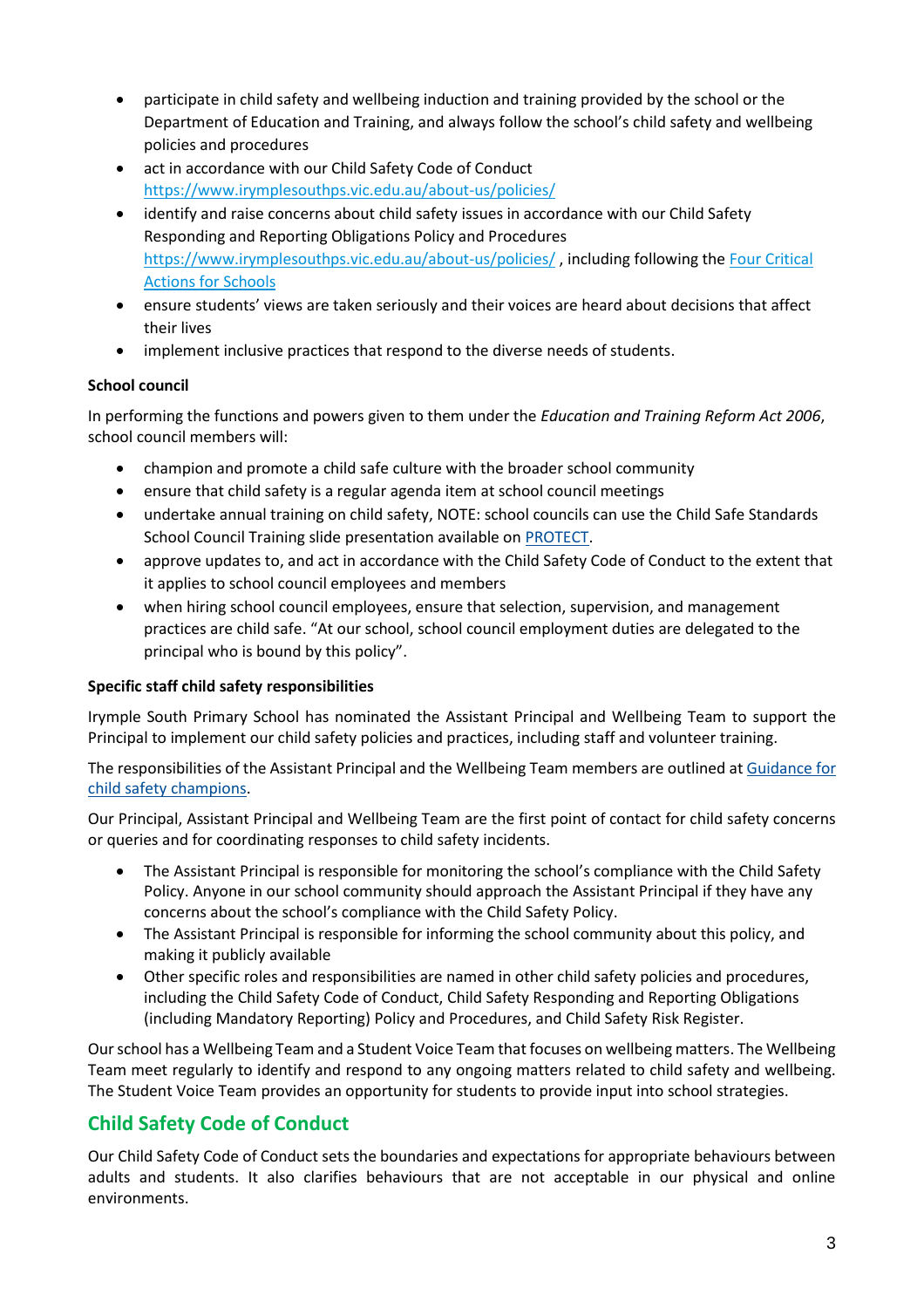We ensure that students also know what is acceptable and what is not acceptable so that they can be clear and confident about what to expect from adults in the school.

The Child Safety Code of Conduct [\(https://www.irymplesouthps.vic.edu.au/about-us/policies/](https://www.irymplesouthps.vic.edu.au/about-us/policies/) ) also includes processes to report inappropriate behaviour.

### **Managing risks to child safety and wellbeing**

At our school we identify, assess and manage risks to child safety and wellbeing in our physical and online school environments. These risks are managed through our child safety and wellbeing policies, procedures and practices, and in our activity specific risk registers, such as those we develop for off-site overnight camps, adventure activities and facilities and services we contract through third party providers for student use.

Our Child Safety Risk Register is used to record any identified risks related to child abuse alongside actions in place to manage those risks. Our school leadership team will monitor and evaluate the effectiveness of the actions in the Child Safety Risk Register at least annually.

### **Establishing a culturally safe environment**

At Irymple South Primary School, we are committed to establishing an inclusive and culturally safe school where the strengths of Aboriginal culture, values and practices are respected.

We think about how every student can have a positive experience in a safe environment. For Aboriginal students, we recognise the link between Aboriginal culture, identity and actively create opportunities for Aboriginal students and the Aboriginal community to have a voice and presence in our school planning, policies, and activities.

We have developed the following strategies to promote cultural safety in our school community:

#### **Build a strong school culture to support cultural inclusion**

- Begin major events and assemblies with an Acknowledgement of Country as a standing agenda item.
- Fly the Aboriginal and Torres Strait Islander flags on school grounds.
- Display plaques and signs to Acknowledge Country and Traditional Owners.
- Lead on safety and inclusion for all Aboriginal students and their families. Learn more about Aboriginal histories and cultures, both locally and across Australia. Speak with respect and confidence about Aboriginal culture, knowledge systems and people.
- Build schoolwide knowledge of Aboriginal histories, cultures, perspectives, values, skills and attitudes through regular cultural experiences.

#### **Provide a welcoming environment for Aboriginal children**

- Acknowledge and draw on the existing knowledge of Aboriginal students and their families.
- Implement the [Koorie Education](https://www2.education.vic.gov.au/pal/koorie-education/policy) Policy to create a learning environment for all students that acknowledges, respects and values Aboriginal cultures and identities (Government schools).
- Use [Koorie Engagement Support Officers](https://www.vic.gov.au/koorie-education-coordinator-contact-details) (KESOs) to provide advice to government schools about creating culturally inclusive learning environments.

#### **Actively address racism**

- Express zero tolerance of racism in your statement of commitment to child safety included in your Child Safety Policy and other documents.
- Address racism from students, staff, volunteers or visitors directly. Make sure racist speech or actions are always dealt with, and the culture of the school works to prevent incidents from occurring.
- Put school leaders at the front of anti-racist action. Discuss racism and work to address unconscious bias and racism in the school community.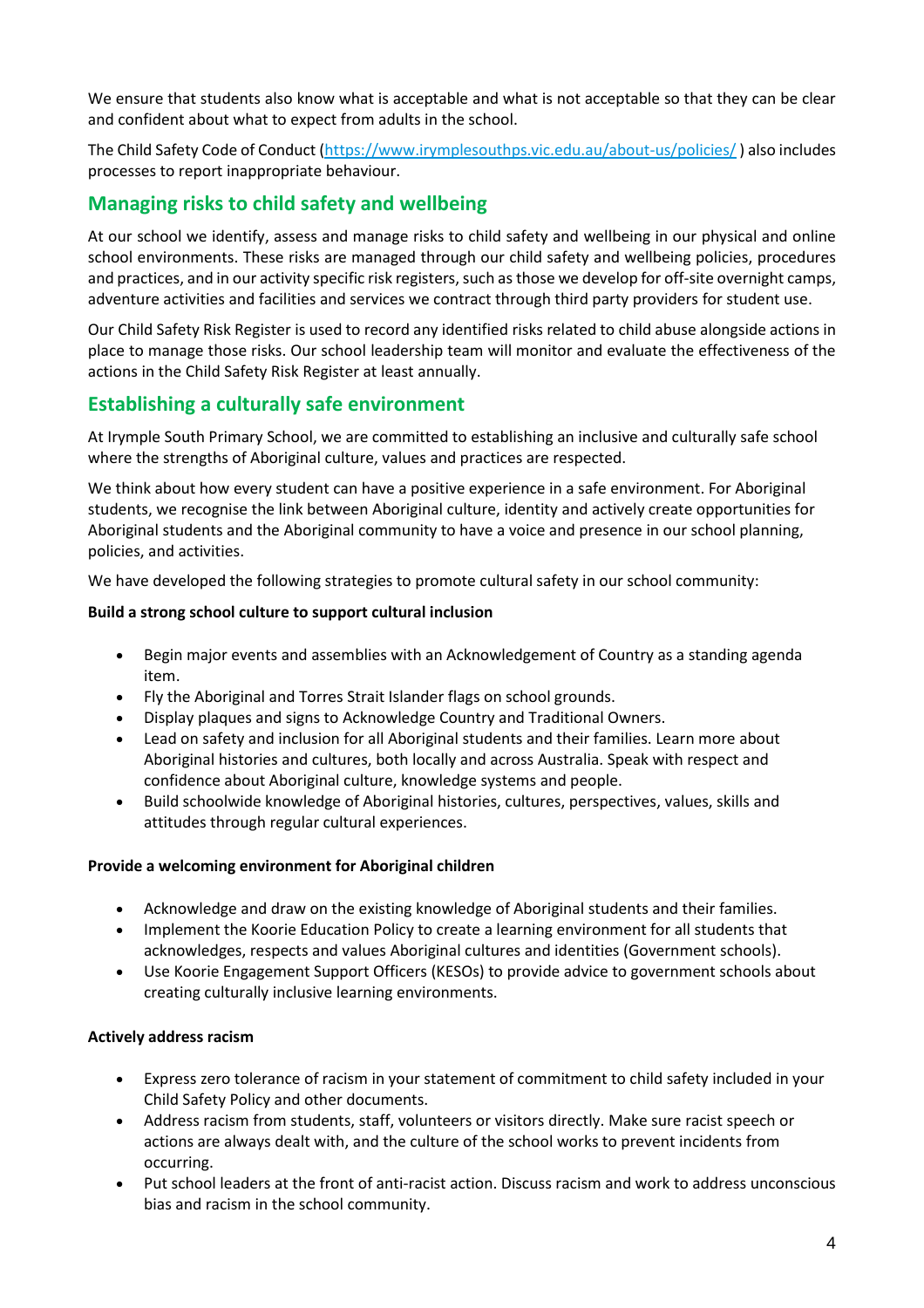#### **Guide and train staff and volunteers**

- Work with the local Aboriginal community to build staff, volunteer and student knowledge and respect for Aboriginal culture and to promote cultural inclusion.
- Community Understanding Safety Training (CUST) for staff.

#### **Student empowerment**

To support child safety and wellbeing at Irymple South Primary School, we work to create an inclusive and supportive environment that encourages students and families to contribute to our child safety approach and understand their rights and their responsibilities.

Respectful relationships between students are reinforced and we encourage strong friendships and peer support in the school to ensure a sense of belonging through implementing our whole school approach to Respectful Relationships, our student Code of Conduct, our School Wide Positive Behaviour Support Framework and regular student surveys.

We inform students of their rights through our whole school approach to Respectful Relationships and give them the skills and confidence to recognise unsafe situations with adults or other students and to speak up and act on concerns relating to themselves or their peers. We ensure our students know who to talk to if they are worried or feeling unsafe and we encourage them to share concerns with a trusted adult at any time. Students and families can also access information on how to report concerns at the school office.

When the school is gathering information in relation to a complaint about alleged misconduct or abuse of a child, we will listen to the complainant's account and take them seriously, check our understanding of the complaint, support the student and keep them (and their parents and carers, as appropriate) informed about progress.

### **Family engagement**

Our families and the school community have an important role in monitoring and promoting children's safety and wellbeing and helping children to raise any concerns.

To support family engagement, at Irymple South Primary School we are committed to providing families and community with accessible information about our school's child safe policies and practices and involving them in our approach to child safety and wellbeing.

We will create opportunities for families to have input into the development and review of our child safety policies and practices and encourage them to raise any concerns and ideas for improvement.

We do this by:

- Ensuring they are publicly available on our school website, in the school newsletter and discussing them at school council meetings.
- all of our child safety policies and procedures will be available for students and parents at <https://www.irymplesouthps.vic.edu.au/about-us/policies/>
- The school newsletter will inform families and the school community about any significant updates to our child safety policies or processes, and strategies or initiatives that we are taking to ensure student safety.
- Displaying PROTECT Child Safety posters across the school

# **Diversity and equity**

As a child safe organisation, we celebrate the rich diversity of our students, families and community and promote respectful environments that are free from discrimination. Our focus is on wellbeing and growth for all.

We recognise that every child has unique skills, strengths and experiences to draw on.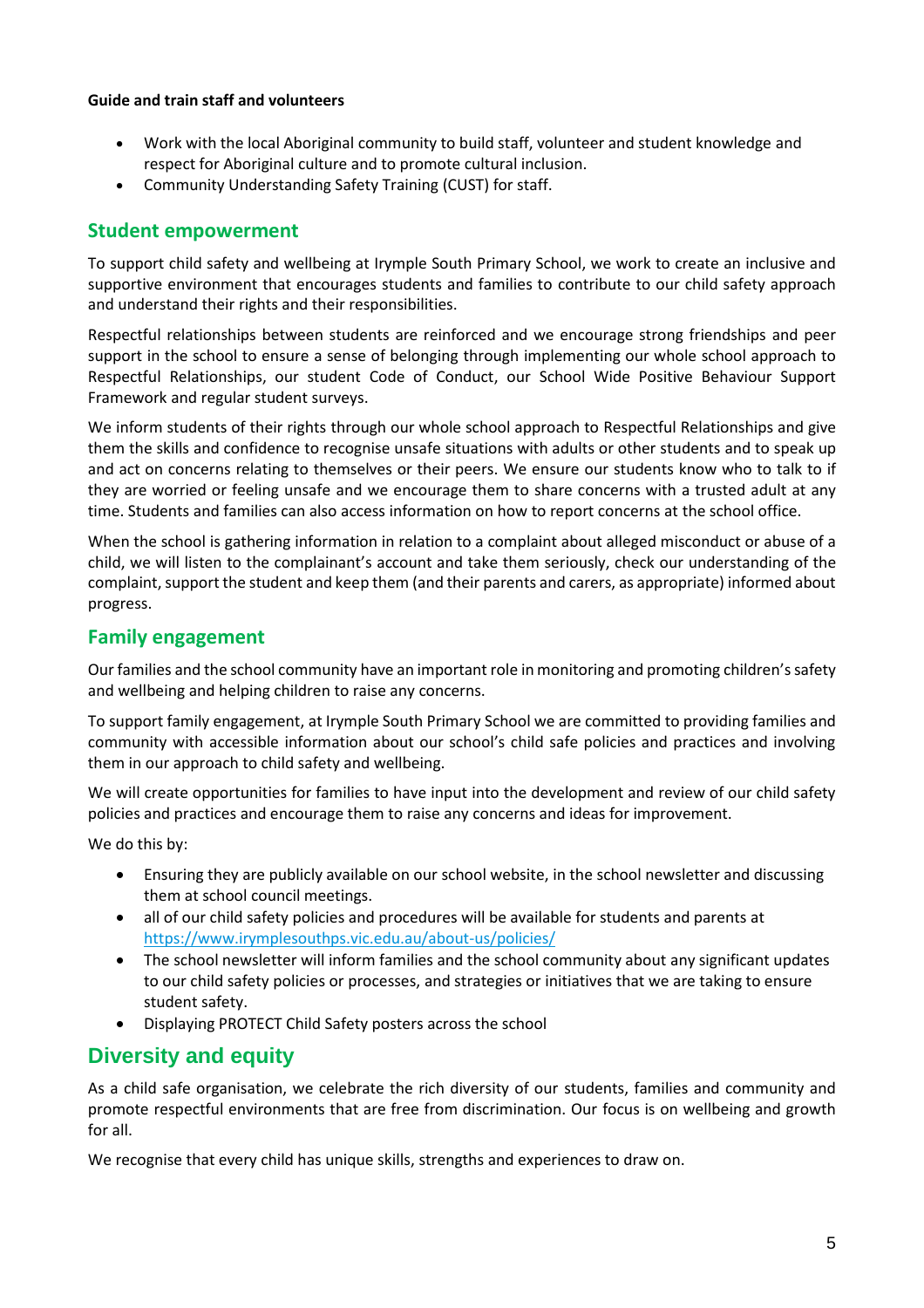We pay particular attention to individuals and groups of children and young people in our community with additional and specific needs. This includes tailoring our child safety strategies and supports to the needs of:

- Aboriginal children and young people
- children from culturally and linguistically diverse backgrounds
- children and young people with disabilities
- children unable to live at home or impacted by family violence
- international students
- children and young people who identify as LGBTIQ+.

Our Student Wellbeing and Engagement Policy provides more information about the measures we have in place to support diversity and equity.

# **Suitable staff and volunteers**

At Irymple South Primary School, we apply robust child safe recruitment, induction, training, and supervision practices to ensure that all staff, contractors, and volunteers are suitable to work with children.

#### **Staff recruitment**

When recruiting staff, we follow the Department of Education and Training's recruitment policies and guidelines, available on the Policy and Advisory Library (PAL) at:

- [Recruitment in Schools](https://www2.education.vic.gov.au/pal/recruitment-schools/overview)
- [Suitability for Employment Checks](https://www2.education.vic.gov.au/pal/suitability-employment-checks/overview)
- [School Council Employment](https://www2.education.vic.gov.au/pal/school-council-employment/overview)
- [Contractor OHS Management.](https://www2.education.vic.gov.au/pal/contractor-ohs-management/policy)

When engaging staff to perform child-related work, we:

- sight, verify and record the person's Working with Children clearance or equivalent background check such as a Victorian teaching registration
- collect and record:
	- o proof of the person's identity and any professional or other qualifications
	- o the person's history of working with children
	- o references that address suitability for the job and working with children.
	- o references that address suitability for the job and working with children.

### **Staff induction**

All newly appointed staff will be expected to participate in our child safety and wellbeing induction program. The program will include a focus on:

- the Child Safety and Wellbeing Policy (this document)
- the Child Safety Code of Conduct
- the Child Safety Responding and Reporting Obligations (including Mandatory Reporting) Policy and Procedures and
- any other child safety and wellbeing information that school leadership considers appropriate to the nature of the role.

### **Ongoing supervision and management of staff**

All staff engaged in child-connected work will be supervised appropriately to ensure that their behaviour towards children is safe and appropriate.

Staff will be monitored and assessed to ensure their continuing suitability for child-connected work.

Inappropriate behaviour towards children and young people will be managed swiftly and in accordance with our school and department policies and our legal obligations. Child safety and wellbeing will be paramount.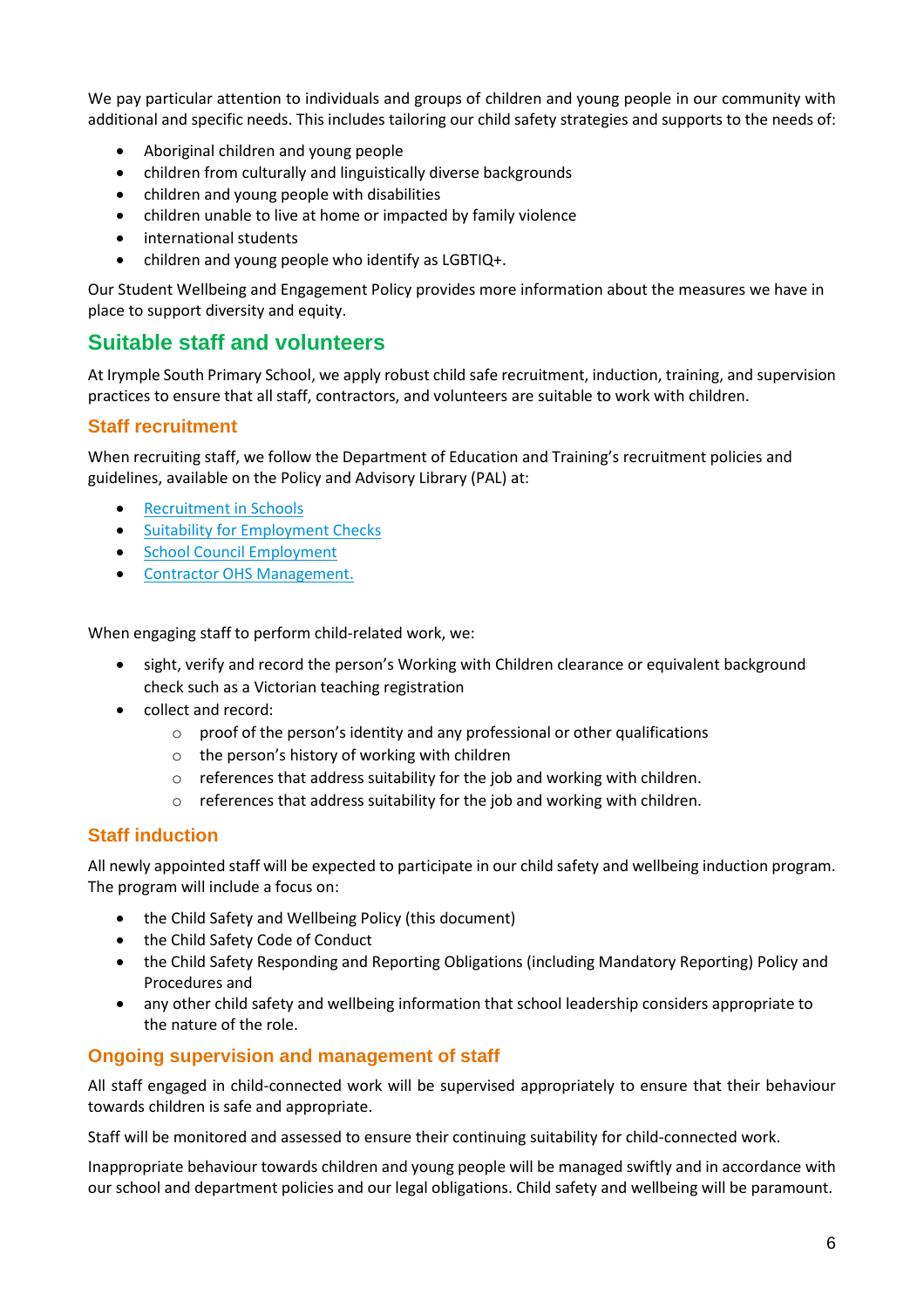### **Suitability of volunteers**

All volunteers are required to comply with our Volunteers Policy, which describes how we assess the suitability of prospective volunteers and outlines expectations in relation to child safety and wellbeing induction and training, and supervision and management.

### **Child safety knowledge, skills and awareness**

Ongoing training and education are essential to ensuring that staff understand their roles and responsibilities and develop their capacity to effectively address child safety and wellbeing matters.

In addition to the child safety and wellbeing induction, our staff will participate in a range of training and professional learning to equip them with the skills and knowledge necessary to maintain a child safe environment.

Staff child safety and wellbeing training will be delivered at least annually and will include guidance on:

- our school's child safety and wellbeing policies, procedures, codes, and practices
- completing the **Protecting Children** [Mandatory Reporting and Other](http://elearn.com.au/det/protectingchildren/) Legal Obligations online module annually
- recognising indicators of child harm including harm caused by other children and students
- responding effectively to issues of child safety and wellbeing and supporting colleagues who disclose harm
- how to build culturally safe environments for children and students
- information sharing and recordkeeping obligations
- how to identify and mitigate child safety and wellbeing risks in the school environment.

Other professional learning and training on child safety and wellbeing, for example, training for our volunteers, will be tailored to specific roles and responsibilities and any identified or emerging needs or issues.

### **School council training and education**

To ensure our school council is equipped with the knowledge required to make decisions in the best interests of student safety and wellbeing, and to identify and mitigate child safety and wellbeing risks in our school environment, the council is trained at least annually. Training includes guidance on:

- individual and collective obligations and responsibilities for implementing the Child Safe Standards and managing the risk of child abuse
- child safety and wellbeing risks in our school environment
- Irymple South Primary School child safety and wellbeing policies, procedures, codes and practices

### **Complaints and reporting processes**

Irymple South Primary School fosters a culture that encourages staff, volunteers, students, parents, and the school community to raise concerns and complaints. This makes it more difficult for breaches of the code of conduct, misconduct or abuse to occur and remain hidden.

We have clear pathways for raising complaints and concerns and responding and this is documented in our school's Complaint Policy. The Complaints Policy can be found at <https://www.irymplesouthps.vic.edu.au/about-us/policies/> .

If there is an incident, disclosure, allegation or suspicion of child abuse, all staff and volunteers (including school council employees) must follow our Child Safety Responding and Reporting Obligations Policy and Procedures. Our policy and procedures address complaints and concerns of child abuse made by or in relation to a child or student, school staff, volunteers, contractors, service providers, visitors or any other person while connected to the school.

As soon as any immediate health and safety concerns are addressed, and relevant school staff have been informed, we will ensure our school follows: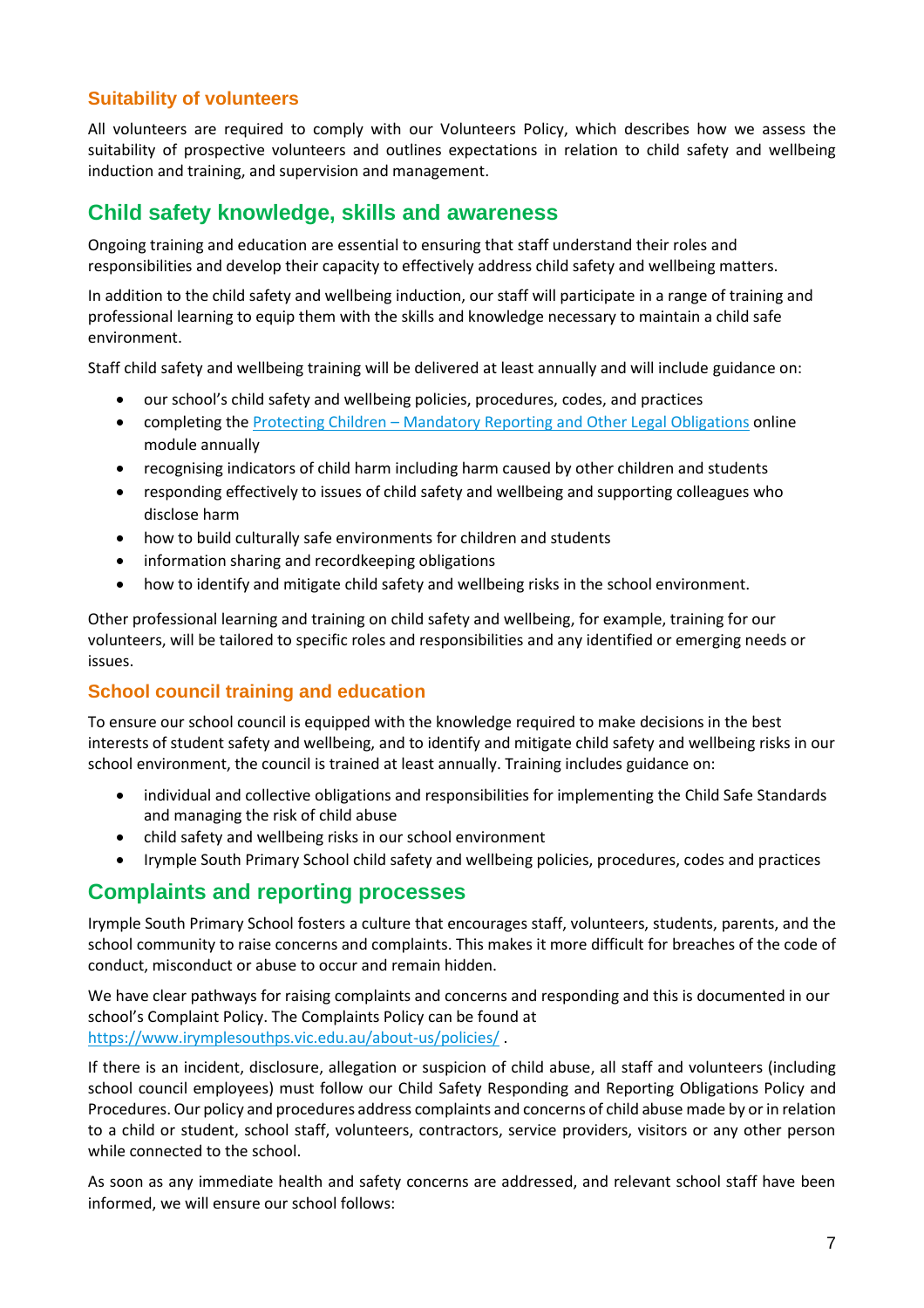- the [Four Critical Actions](https://www.education.vic.gov.au/Documents/about/programs/health/protect/FourCriticalActions_ChildAbuse.pdf) for complaints and concerns relating to adult behaviour towards a child
- th[e Four Critical Actions: Student Sexual Offending](https://www.education.vic.gov.au/school/teachers/health/childprotection/Pages/stusexual.aspx) for complaints and concerns relating to student sexual offending

Our Student Wellbeing and Engagement Policy and Bullying Prevention Policy cover complaints and concerns relating to student physical violence or other harmful behaviours.

# **Communications**

Irymple South Primary School is committed to communicating our child safety strategies to the school community through:

- ensuring that key child safety and wellbeing policies are available on our website including the Child Safety and Wellbeing Policy (this document), Child Safety Code of Conduct, and the Child Safety Responding and Reporting Obligations (including Mandatory Reporting) Policy and Procedure
- displaying PROTECT posters around the school
- updates in our school newsletter
- ensuring that child safety is a regular agenda item at school leadership meetings, staff meetings and school council meetings.

# **Privacy and information sharing**

Irymple South Primary School collects, uses, and discloses information about children and their families in accordance with Victorian privacy laws, and other relevant laws. For information on how our school collects, uses and discloses information refer to: [Schools' Privacy Policy](https://www.education.vic.gov.au/Pages/schoolsprivacypolicy.aspx).

### **Records management**

We acknowledge that good records management practices are a critical element of child safety and wellbeing and manage our records in accordance with the Department of Education and Training's policy: [Records Management](https://www2.education.vic.gov.au/pal/records-management/policy) – School Records

# **Review of child safety practices**

At Irymple South Primary School, we have established processes for the review and ongoing improvement of our child safe policies, procedures, and practices.

We will:

- review and improve our policy every 2 years or after any significant child safety incident
- analyse any complaints, concerns, and safety incidents to improve policy and practice
- act with transparency and share pertinent learnings and review outcomes with school staff and our school community.

# **Related policies and procedures**

This Child Safety and Wellbeing Policy is to be read in conjunction with other related school policies, procedures, and codes. These include our:

- Bullying Prevention Policy
- Child Safety Responding and Reporting Obligations Policy and Procedures
- Child Safety Code of Conduct
- Complaints Policy
- Digital Learning Policy
- Inclusion and Diversity Policy
- Student Wellbeing and Engagement Policy
- Visitors Policy
- Volunteers Policy